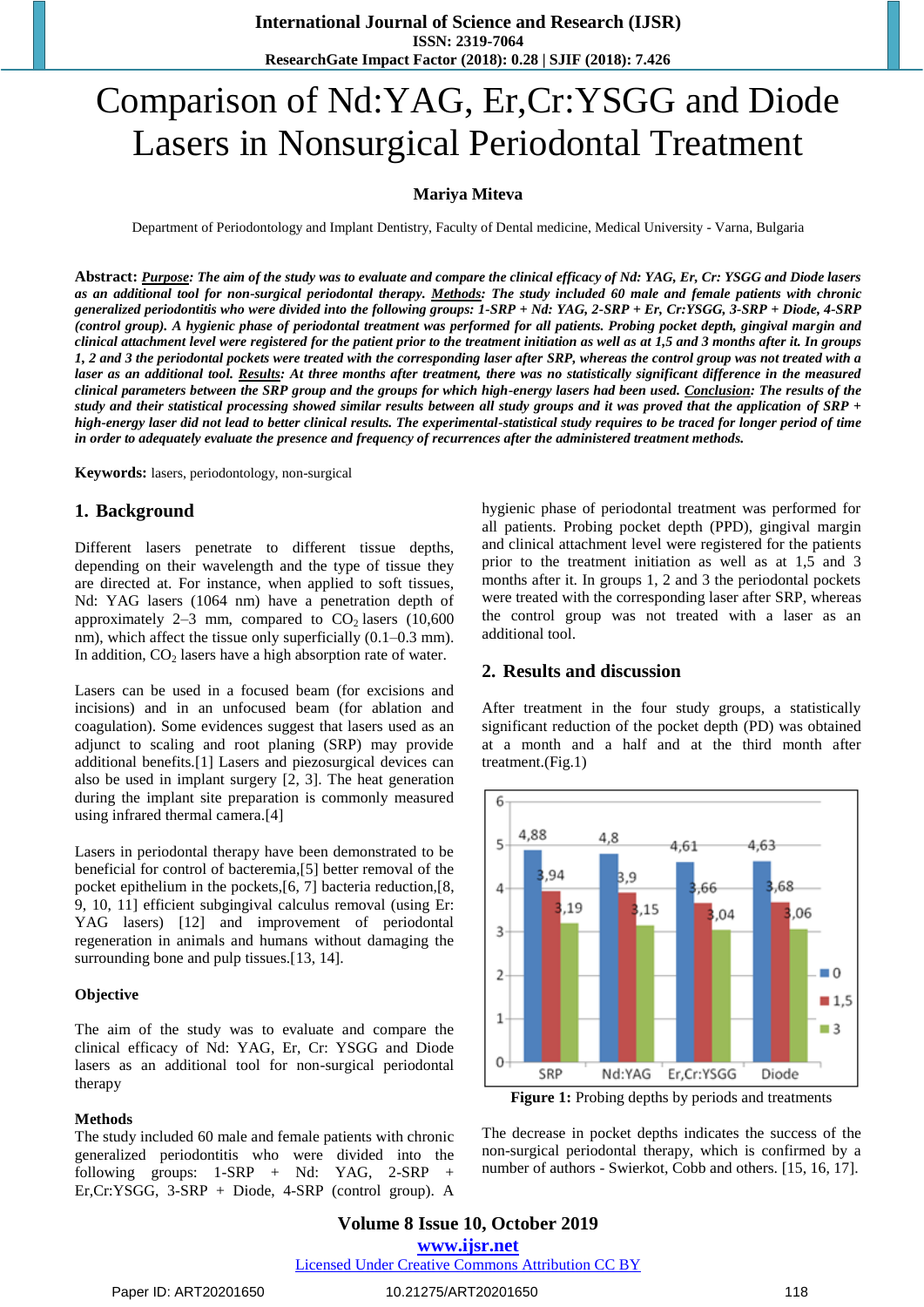#### **International Journal of Science and Research (IJSR) ISSN: 2319-7064 ResearchGate Impact Factor (2018): 0.28 | SJIF (2018): 7.426**

There was no statistically significant difference between the SRP group and the groups using high energy lasers. These results are confirmed by other authors [18, 19, 20], but are in contradiction with some studies that demonstrate a statistically significant difference [21, 22, 23].

For each of the studied groups, periodontal pockets were recorded as follows - Fig.2



pocket depth - prior to initiation of a treatment

Figure 2 shows that almost 1/3 of the registered periodontal pockets before treatment have pocket depth  $\geq 6$ mm, in the other cases the pocket depth is 4-5 mm.

A month and a half after treatment, a reduction in the pocket depth and a reduction in pockets of  $\geq 6$  mm was observed -Fig.3



pocket depth at 1.5 months after treatment

373 periodontal pockets with PPD  $\geq$  6mm were observed. After 1.5 months, their number decreased to 137 for the Nd: YAG group. The decrease was from 402 to 87 periodontal pockets for the Er, Cr: YSGG group; from 434 to 114 pockets for the diode group and from 463 to 147 pockets for the SRP group. Although the Er, Cr: YSGG group had the smallest number of periodontal pockets with PPD  $\geq$  6mm, the relative share remained the same (about 10%) in all types of therapies without significant expression between the groups. Reducing PD on periodontal pockets from  $\geq 6$  mm to 4-5 mm confirms that debridement has become a "gold standard" in the non-surgical treatment of periodontal diseases.

At the third month post-treatment, it was found that the reduction in PPD continued and the number of periodontal pockets  $\geq 6$  mm was minimal. (Fig.4)



**Figure 4:** Distribution of periodontal pockets according to pocket depth 3 months after treatment

# **Volume 8 Issue 10, October 2019**

**www.ijsr.net**

Licensed Under Creative Commons Attribution CC BY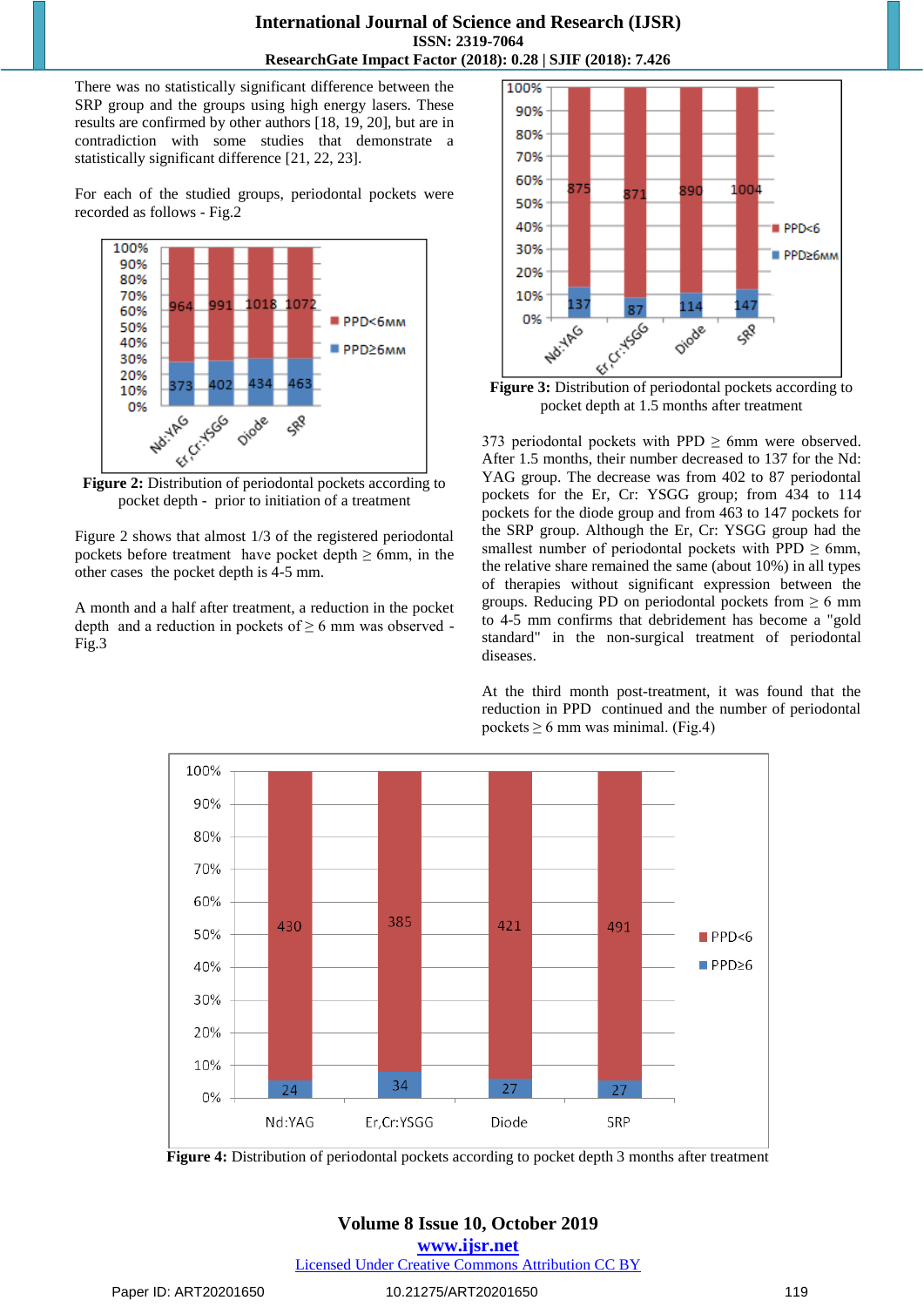The presence of a pocket depth of 4-5 mm is due to the reduction of deeper periodontal pockets, for which no complete elimination is expected with non-surgical therapy. The absence of bleeding in more than 50% of the remaining pocket depths of 4-5mm indicates the inactivity of the periodontal pockets, i.e no future clinical attachment loss is expected in compliance with the maintenance visits deadlines.

From 373 periodontal pockets with PD  $\geq$  6mm after 3 months, their number decreased to 24 for the Nd: YAG group; from 402 to 34 pockets for the Er, Cr: YSGG group; from 434 to 27 pockets for the diode group and from 463 to 27 pockets for the SRP group. Although in the Er, Cr: YSGG group there were the highest number of periodontal pockets with PD  $\geq$  6mm, the relative share remained the same (about 5%) in all types of therapies without significant expression between the groups.

The fact that the PPD continues to decline by the third month shows that treatment has good short-term efficacy.

A month and a half and three months post-treatment, a marked increase in gingival recession or a decrease in gingival margin were reported for all study groups and periods. The resulting reduction in gingival margin is most pronounced in the SRP group, indicating that this type of treatment produces the largest post-therapeutic gingival recession. The smallest gingival recession occurs in the diode laser treated group. It is established that the largest increase in recession is in the first 1.5 months, due to reduction in inflammation and contraction of gingival tissues in the initial stages of the healing process.

The reduction in pocket depth along with reduced gingival margin showed that the reduced depth was due to the greatest extent to gingival recession and, to a lesser extent, to clinical attachement gain.

Based on the overall reduction in gingival margin in the 3 month period compared to the pre-treatment period, the therapies are ranked in the following order:

- 1) SRP therapy 1.25 mm reduction;
- 2) Nd: YAG Laser 1.22 mm reduction;
- 3) Er, Cr: YSGG 1.04 mm reduction;
- 4) diode laser 0.99 mm reduction;

All clinical groups and periods tested were found to have a significant clinical attachement gain, as it was less pronounced in the Nd: YAG and SRP groups, and more strongly pronounced in the Er, Cr: YSGG and diode groups. The reduction of this clinical parameter is an expression of good therapeutic effect.

Based on the total clinical attachment gain in the 3-month period related to the pre-treatment period, the therapies were ranked in the following order:

- 1) diode laser 0.58mm gain;
- 2) Er, Cr: YSGG 0.52mm gain;
- 3) SRP therapy 0.45mm gain;
- 4) Nd: YAG laser 0.41mm gain;

### **3. Conclusion**

At the third month post-treatment, there was no statistically significant difference in the studied clinical parameters between the SRP group and the high energy laser use groups.

The results of the study and their statistical processing showed similar results between all study groups and it was proved that the application of SRP + high-energy laser did not lead to better clinical results. The experimental-statistical study requires to be traced for a longer period of time in order to adequately evaluate the presence and frequency of recurrences after the administered treatment methods.

### **References**

- [1] Cobb CM. Lasers in periodontics: A review of the literature. J Periodontol. 2006;77:545–64.
- [2] Sabeva E. Factors Affecting Bone Temperature Increase During Implant Surgery – Review. Scripta Scientifica Medicinae Dentalis, [S.I.], v. 5, n. 1, p. 7-15, aug. 2019. ISSN 2367-7244. doi:http//dx.doi.org/10.14748/ssmd.v5i1.5950.
- [3] Peev S., Gusiyska A., Sabeva E. Longitudinal Ridge Split Osteotomy and Simultaneous Implant Placement. Int J Sci and Res (IJSR). 2016;5(2), 1024-26.
- [4] Peev S, Sabeva E. Assessment of the heat generation at the marginal bone area during the implant insertion using infrared thermography (experimental study). Int J Sci Res (IJSR). 2016;5(9):822-5.
- [5] Pinero J. Nd: YAG-assisted periodontal curettage to prevent bacteria before cardiovascular surgery. Dent Today. 1998;17:84–7
- [6] Gold SI, Vilardi MA. Pulsed laser beam effects on gingiva. J Clin Periodontol. 1994;21:391–6.
- [7] Romanos GE. Clinical applications of the Nd: YAG laser in oral soft tissue surgery and periodontology. J Clin Laser Med Surg. 1994;12:103–8
- [8] Ben Hatit Y, Blum R, Severin C, Maquin M, Jabro MH. The effects of a pulsed Nd: YAG laser on subgingival bacterial flora and on cementum: An *in vivo* study. J Clin Laser Med Surg. 1996;14:137–43.
- [9] Moritz A, Schoop U, Goharkhay K, Schauer P, Doertbudak O, Wernisch J, et al. Treatment of periodontal pockets with a diode laser. Lasers Surg Med. 1998;22:302–11.
- [10]Schwarz F, Sculean A, Georg T, Reich E. Periodontal treatment with an Er: YAG laser compared to scaling and root planing. A controlled clinical study. J Periodontol. 2001;72:361–7.
- [11]Yaneva B, Firkova E, Karaslavova E, Romanos GE. Bactericidal effects of using a fiber-less Er: YAG laser system for treatment of moderate chronic periodontitis: Preliminary results. Quintessence Int. 2014;45:489–97.
- [12]Eberhard J, Ehlers H, Falk W, Açil Y, Albers HK, Jepsen S. Efficacy of subgingival calculus removal with Er: YAG laser compared to mechanical debridement: An *in situ* study. J Clin Periodontol. 2003;30:511–8.
- [13]Israel M, Rossmann JA, Froum SJ. Use of the carbon dioxide laser in retarding epithelial migration: A pilot histological human study utilizing case reports. J Periodontol. 1995;66:197–204

# **Volume 8 Issue 10, October 2019**

**www.ijsr.net**

Licensed Under Creative Commons Attribution CC BY